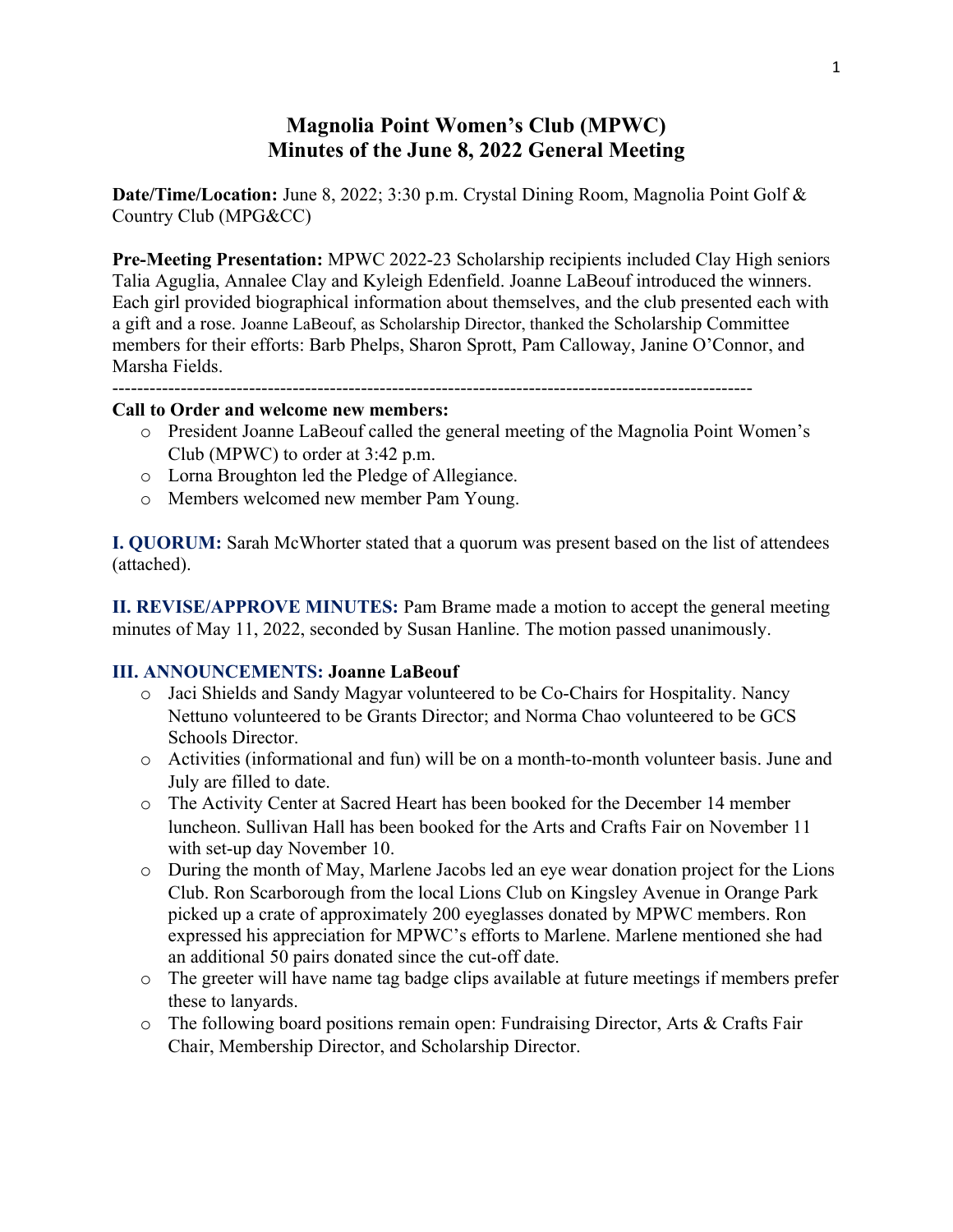o An update was given on member Melody Johnson, who badly broke her leg skiing earlier this year. She is ambulatory with a cane and expects to be back to normal in three or four weeks.

## **IV. OLD BUSINESS**

## **Executive Officer Reports**

o **Corresponding Secretary: Lorna Broughton** reported MPWC received two thank-you letters. Teresa Barrett and Donald Miller sent a thank you note for MPWC's donation to the Clay Humane Society on behalf of Teresa's mother, Bailey Larsen. Sacred Heart Catholic Church Outreach Ministry sent a thank you note for the MPWC donation of the \$1,000.00 previously given to MPWC by Sacred Heart Church. Lorna sent a thank you note to Thomas Smith, a Magnolia Point resident who ran for and won a City Council seat in Green Cove Springs, for donating the balance of his campaign fund (\$527.00) to MPWC. Lorna sent a letter to Vystar Bank adding Joanne LaBeouf and Norma Chao to the

MPWC accounts and deleting members names no longer on a committee. The same letter also changed the official mailing address to that of Linda Werring.

o **Treasurer: Linda Werring** reported 177 members have paid their 2022-2023 dues. Linda will collect late dues (\$35.00) for those who have not paid through June 30. The profit before expenses from the Arts and Crafts Fair held May 2 is \$4,171.05. After expenses that include a goodwill donation to Sacred Heart Catholic Church (\$500.00) and purchase of wine bottles for silent auction baskets (\$150.00), the net profit is \$3,521.00.

## **IV. NEW BUSINESS**

#### **Committee Report Updates: (appended at the end of the minutes)**

 $\circ$  The Board Highlights email sent to all members on June 5 included a link to the Committee reports. There were no questions or updates.

#### **Activities: Joanne LaBeouf**

- o Executive Officers volunteered to host the June Trivia game. Sandy Waldrup volunteered to host for July and engaged Art Yeaman who will play Ben Franklin. The July meeting has a patriotic theme so members may want to wear red, white, and blue. August is tentatively scheduled.
- o Social Outings: Board members proposed several possible social outing options to members. Some members expressed interest in attending but not in managing the outing. Examples include Micanopy antique shopping, Downton Abbey movie, and a train trip to Winter Park. Sandy Waldrup is investigating the Keystone Tea Room and the tunnels of Jacksonville for additional outings. Joanne LaBeouf is researching the possibility of a private Murder Mystery Dinner at MPG&CC as well as Wisteria Farms for the fall. Joanne thanked Marlene Jacobs for organizing a *Top Gun: Maverick* movie outing on June 10. Watch for emails regarding updates and opportunities to spearhead these and other possible outings.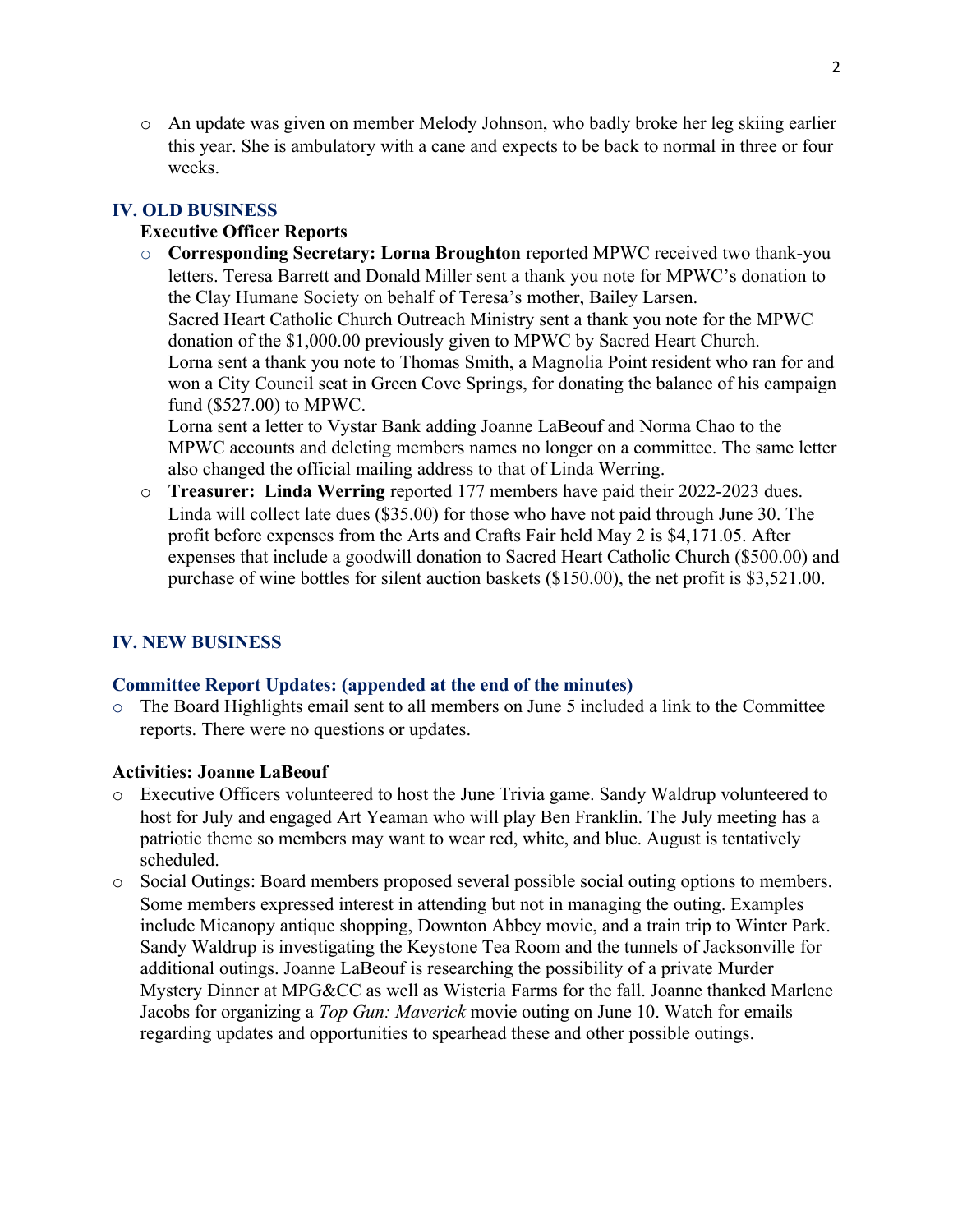#### **Communication: Sandy Waldrup**

- o Arts & Craft Fair: Members thanked Anne Bastress, Mary Kendall, and all volunteers for their work on the Arts & Crafts Fair held May 2. Anne Bastress sent a thank you to Coral Nettuno for all her work on securing gifts for our event.
- o Website: Joanne LaBeouf and Joanie Braatz are researching a web designer to update our MPWC web site.
- o Newsletter: The Newsletter Committee is temporarily suspended; however, Susan Mitchell will continue to write articles for *The Magnolia News* on behalf of MPWC.
- o Membership Database: Susan Mitchell will finalize the 2022-23 printing of the member directory, and then turn the member database over to Barbara Barclay, the new Member Database Chair. Members are asked to watch for an email in the next couple of days offering a final opportunity to update their contact information, especially regarding the deletion of a landline and/or the addition of a cell phone.
- o Printing: Sandy Waldrup will assume printing responsibilities when Susan Mitchell, our Printshop Chair, is unavailable.

#### **Fundraising/Fair: Joanne LaBeouf**

- o Sacred Heart Catholic Church advised MPWC that the Sullivan Hall rental rate for this year will be in line with that charged to other non-profits. A one-day charge is \$800.00 for the day of the event; a second day booking for set up is \$400.00. The board determined two days would be in the best interest of the volunteers and vendors; therefore, the rental cost for Sullivan Hall for MPWC's November Arts & Crafts Fair will be \$1,200.00.
- o August 1 is the deadline for a member to volunteer to chair the November Arts & Crafts Fair. Otherwise, the fair will not take place.

#### **GCS Schools: Joanne LaBeouf**

- o Makayla Buchanan, Executive Director of Clay Education Foundation, offered MPWC information on a request for funds from Whitney Johnson, Principal of Shadowlawn Elementary School. The school currently has a program used to build a token economy system to reward positive choices around the school's guidelines. Students can accumulate points and spend them in the store. Due to the high cost of stocking the store to date, the school wants to set up a Shadowlawn Arcade which promises to save the school money as students use the arcade over a store reward item. The arcade will consist of activities such as gaming, air hockey and dancing. To fund this, the school asked for a donation. At the June 1 Board Meeting, the Board unanimously approved a donation of \$1,000.00 for the purchase of one television and one gaming system. Susan Hanline made a motion and Linda Thill seconded the motion that MPWC donate \$1,000.00 to Shadowlawn Elementary School to purchase one television and one gaming system. After discussion and questions, the membership voted by secret ballot. The motion passed with 25 Yeses, 8 Nos, and 1 Abstention.
- **o Norma Chao** addressed the membership and told the story of how she responded to a Clay High counselor's request for graduation clothing for a young man. Barbara Szymanski will continue to be Green Cove Springs Junior High liaison. Barbara read a thank-you note to MPWC from Principal Justin Faulker and Nurse Fran Jackson for hygiene items in their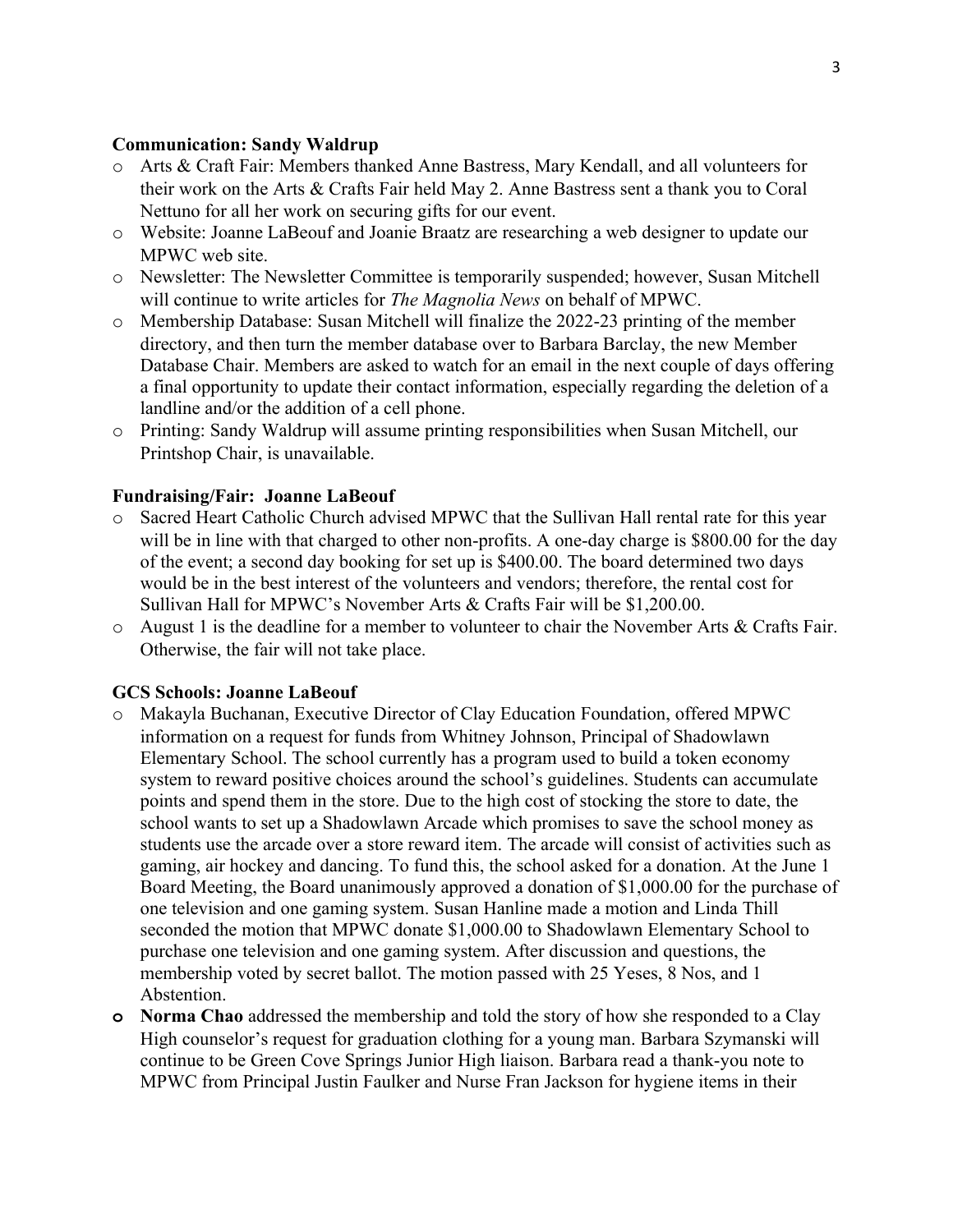clinic. Norma is looking for liaisons for Charles E. Bennett Elementary, R.C. Bannerman Learning Center, and Clay High.

## **Maggie's Meals: Pam Brame**

Pam Brame will continue as the temporary director of Maggie's Meals until someone steps up to be Director. MPWC will make arrangements to feed the children on weekends through 2022- 2023 school year once the Clay Electric grant money designated specifically for Maggie's Meals has been depleted.

## **Membership: Joanne LaBeouf**

- o The President and Vice President temporarily will fill in as Membership Director until someone volunteers to be Membership Director. This committee is our gateway to welcoming new residents and getting new MPWC members. Please volunteer.
- o Member meetings once again will have greeters with a table placed outside the meeting room with the roster for signing in. The clipboard will no longer be passed around during the meeting. Marlene Jacobs was the first greeter for June and Barbara Adams will be the greeter for July.

## **VI. OTHER BUSINESS: Joanne LaBeouf**

The membership may want to consider two potential special projects:

- Middleburg No-Kill Animal Shelter donations June is National Cat Adoption Month. In recognition of cats, a good project might be to collect donations. The shelter needs Purina One products for cats and/or Royal Canin kitten food. It also needs old towels, newspapers, bleach, paper towels and laundry detergent. The project needs a volunteer. Dog lovers may want to repeat the project for dogs.
	- o Another option is to sponsor a kennel which would display MPWC on the kennel for one year. It comes with a certificate of sponsorship on their website. If interested contact Joanne LaBeouf.
- GCS Library equipment The library manager may have a request for equipment for their youth services area (i.e.: Legos for STEM summer program). She will report back with their specific needs.

**VII. ADJOURNMENT**: Meeting was adjourned at 4:47 p.m. by Joanne LaBeouf. The next General Meeting will be Wednesday, July 13, at 3:30 p.m.

Attachments: Committee Reports and List of Attendees.

MONTHLY ACTIVITY: Following the meeting a game of Trivia was put on by the MPWC Executive Officers. Five tables of members played. Cash prizes were awarded first and second place winners.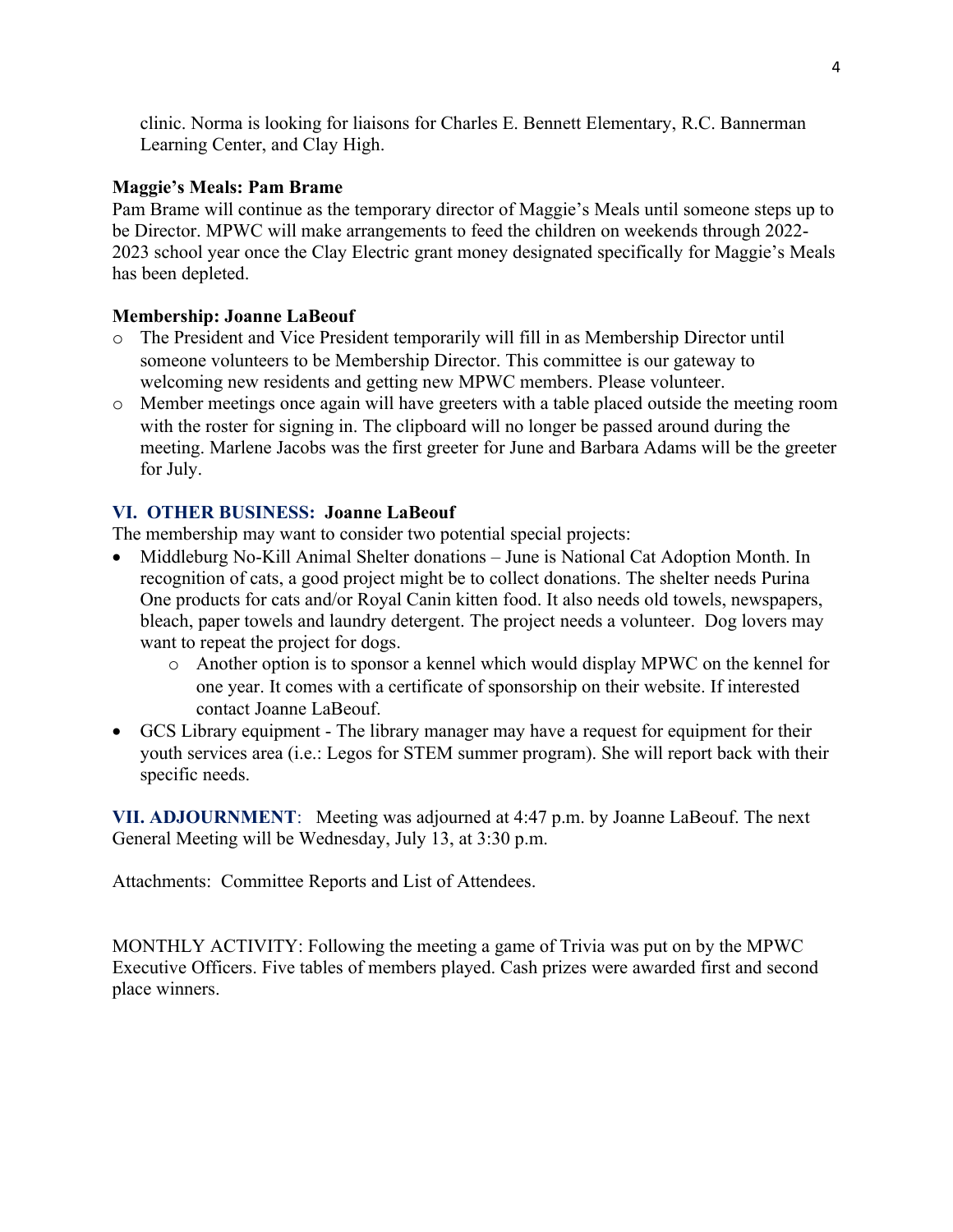# Magnolia Point Women's Club

Attendance at  $\frac{6}{8}$  /  $\frac{2}{1}$  Meeting

**Please Sign In** 

| 1. Brenda Frey                                       | 26. OGnne Labough  |
|------------------------------------------------------|--------------------|
| 2.<br>pw                                             | 27. Lerna X        |
| 3.                                                   | 28. Susan Illite   |
| 4.<br>$nq_{L}$                                       | 29.<br>im Kng      |
| 5.<br>ancy<br>tuno                                   | 30.<br>nna         |
| 6.                                                   | oung Dharon<br>pro |
| 7.<br>ESSEX<br>ARTY                                  | 32.<br>Tra         |
| 8.<br>arbora Bzymanki                                | 33.                |
| 9.<br>んぇ /<br>NOP                                    | 34.                |
| 10. Hiera a                                          | 35.7               |
| 11. Barbara Celfer                                   | 36.                |
| 12. Susann Milton                                    | 37.                |
| 13.                                                  | 38.                |
| 14.<br>Yhousi<br>Serafall                            | 39.                |
| 15.<br>Harless<br>$U\Delta_{\mathscr{C}\mathscr{A}}$ | 40.                |
| 16, C<br>man                                         | 41.                |
| arden<br>17.<br>Glenda                               | 42.                |
| 18.<br>Kan 8                                         | 43.                |
| 19                                                   | 44.                |
| 20.<br>m<br>mo                                       | 45.                |
| 21.                                                  | 46.                |
| 22.<br>$\langle \cdot \rangle$                       | 47.                |
| 23.                                                  | 48.                |
| 24.                                                  | 49.                |
| 25                                                   | 50.                |

 $\bar{\mathbb{S}}$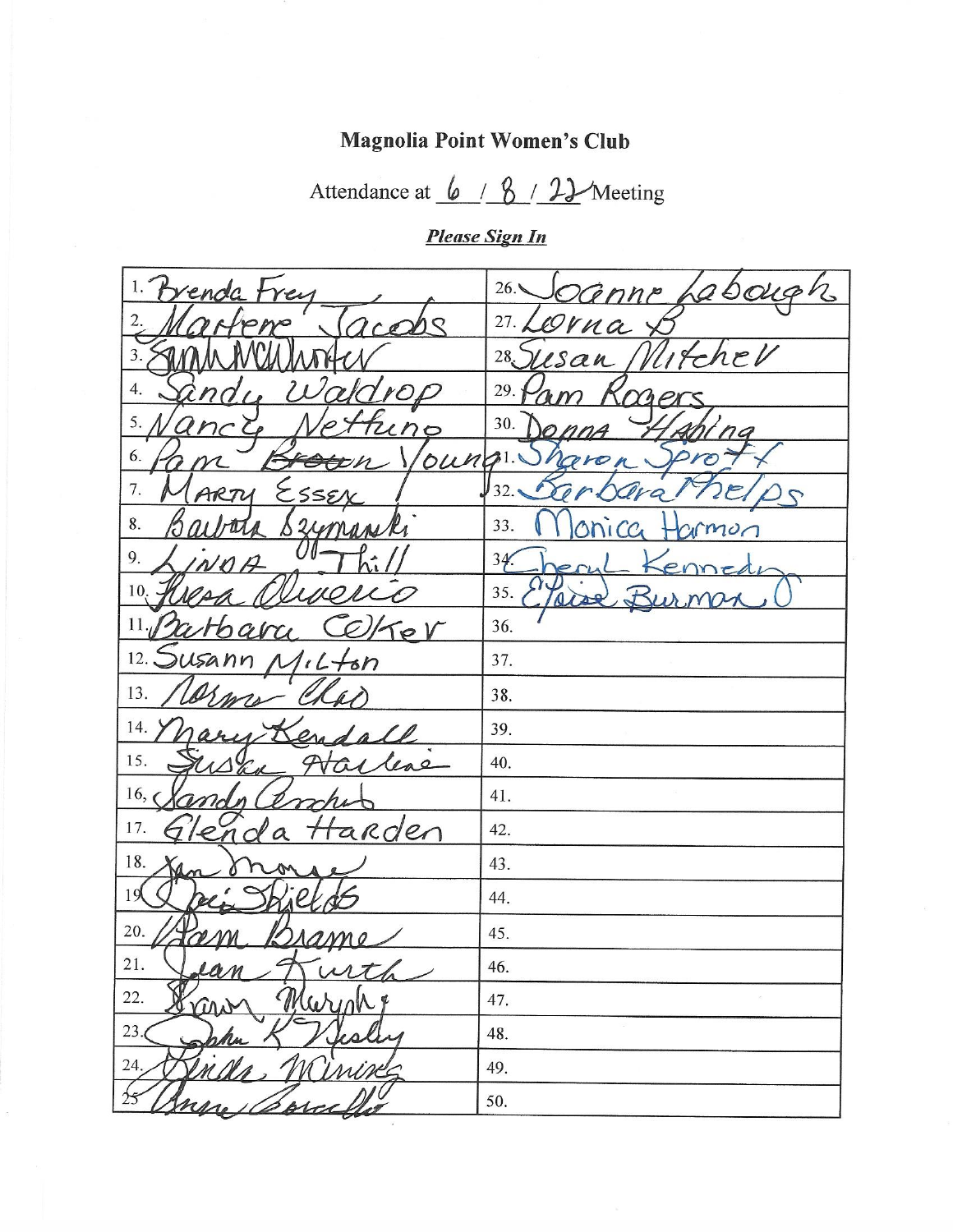# **Committee Reports – June, 1, 2022**

**Activities:** One result of the Activities Survey is that MPWC will be having month-to-month volunteers until such time someone volunteers to be an Activity Director. The MPWC Executive Officers volunteered for June and will sponsor a Trivia Game as an activity. Sandy Waldrup has volunteered to host July's activity. All other months are open.

## **Communications**:

- **Historian:** Marcia Blackwell has been busy working on maintaining MPWC's history. She's been doubling as our photographer for special occasions.
- **Webmaster**: Joanie Braatz continues to maintain the MPWC organization web site to keep information to members current.
- **Newsletter:** The Chair position goes unfilled; the committee is temporarily suspended. MPWC news will appear in The Magnolia. Any important information that needs to be shared immediately will come through MPWC's email.
- **Directory**: Susan Mitchell is finishing up this year's directory and has sent the directory out for proofing with the members. When that's accomplished, she will turn over the job to Barbara Barclay when done.
- **Printing**: Susan Mitchell will be the Printing Chair and continue managing all of MPWC's printing needs.

**Grants:** Nancy Nettuno has agreed to be our Grants Director. When MPWC exhausts the 2019 Clay Electric grant, a final report will be made. As a reminder, money from this grant can only be used for Maggie's Meals.

**Fundraising:** No one has yet to volunteer to be Fundraising Director.

 Arts & Crafts Fair still needs a chair (or co-chairs). May Arts & Crafts Fair results will be reported within the minutes.

**Membership:** Membership still needs a director; temporarily the president and vice president will work to assure there is no break in member responsibilities.

- **Hospitality:** Jaci Shields and Sandy Magyar have agreed to be our Hospitality Co-Chairs. Hospitality is getting organized and coordinated with last year's group.
- **Sunshine**: Sharon Murphy sent out five Get Well cards, two Sympathy cards and three flower bouquet to MPWC members.
- **Helping Hands:** Kim Belcher has agreed to be Chair of this committee. The group delivered one meal last month to a member's family.

**Green Cove Springs Schools**: Norma Chao is now the GCS Schools Director. All GCS schools come under this position. Barbara Syzmanski remains as the liaison for GCS Jr. High.

Norma spoke with Donna Halcomb, counselor at Clay High on 5/19/22. Ms. Halcomb asked if MPWC would purchase a white long sleeve dress shirt and black tie for a young man from a